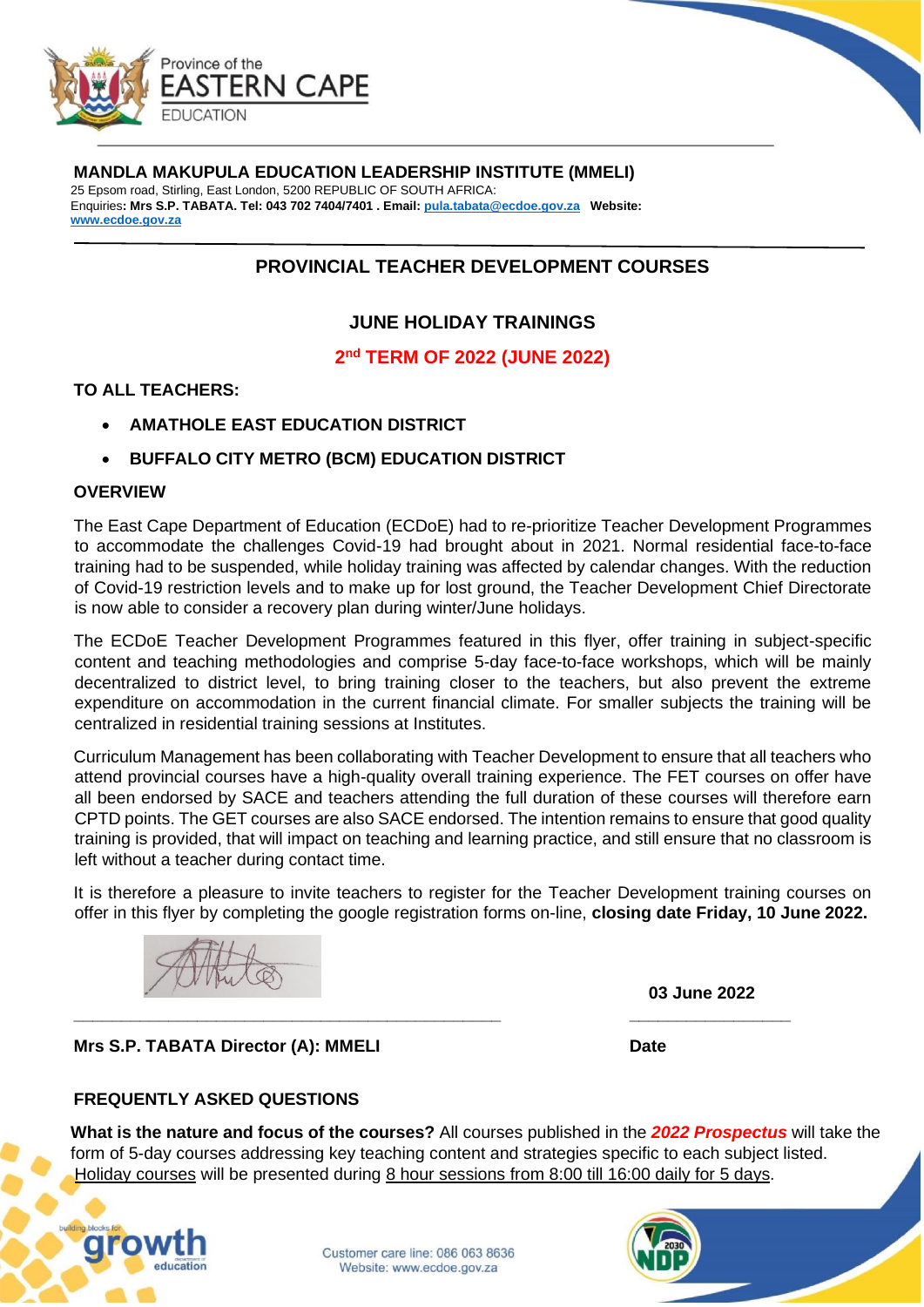

**Will trainees be assessed?** Yes – trainees will be assessed in a pre- and post-test related directly to the content of the course to ascertain the impact of the training on their subject knowledge.

**Who should attend?** Subject Advisors / Heads of Department / Teachers responsible for the specific grade/ phase and subject being targeted.

**How many can attend?** A group of 50 trainees per course listed in this flyer, but can be increased if training takes place in CMC's.

**Where is the training taking place?** All training will take place at district level. Where a course for a low enrolment subject, e.g. Technical subjects, is on offer the course will be conducted at 1-2 centralized venues, i.e. other Institutes, in the province.

**When are the courses taking place?** The dates and times are indicated in this flyer as part of the recovery plan.

**Will accommodation be provided?** Accommodation will only be provided to trainees of smaller subjects who are hosted at central venues. Most training courses will be presented in CMC's.

**Will transport be provided?** Districts are responsible for transporting teachers to and from residential trainings at the start and the end of the five days. A shuttle will be available to transport teachers making use of accommodation between the training venue and place of accommodation for the 5 days. For trainings in districts, trainees will take responsibility for their own transport.

**How do I register?** Use the unique link provided for each course to access the online registration form via the Internet or speak to your DTDC managers / District eLearning Facilitator / Subject Advisors in the district to assist you. Register **on or before the closing date** of **Friday 10 June 2022** for the course you wish to attend. You will receive confirmation from the Institute offering the training course that you have been accepted to attend.

# **2022 TD COURSE TRAINING SCHEDULE**

# **Holiday Training Week 1: 27 June – 01 July 2022 (08:00 – 16:00)**

| <b>BAND</b> /<br><b>PHASE</b> | <b>SUBJECT</b> | <b>FOCUS</b>                                                       | <b>TARGET</b>                   | <b>VENUE</b>                | <b>REGISTRATION LINK</b> |
|-------------------------------|----------------|--------------------------------------------------------------------|---------------------------------|-----------------------------|--------------------------|
| <b>ECD</b>                    | Literacy       | Emergent<br>Literacy/SBA<br>Orientation                            | Grade R<br><b>Practitioners</b> | <b>MMELI</b>                | https://bit.ly/3NUQLO7   |
| <b>GET-IP</b>                 | Life Skills    | Art Forms and<br><b>Physical Education</b>                         | Grade 4-7                       | <b>MMELI</b>                | https://bit.ly/3xd3G70   |
| GET-FP                        | Languages      | Framework of<br><b>Teaching Reading</b><br>in African<br>Languages | Grade 1-3<br><b>Teachers</b>    | Amathole East<br><b>BCM</b> | https://bit.ly/3GIQgUV   |
| <b>GET-IP</b>                 | Languages      | <b>Balanced Language</b><br>Approach Language<br>teaching          | Grade 4-7<br>Teachers           | Amathole East<br><b>BCM</b> | https://bit.ly/3NihBQ3   |



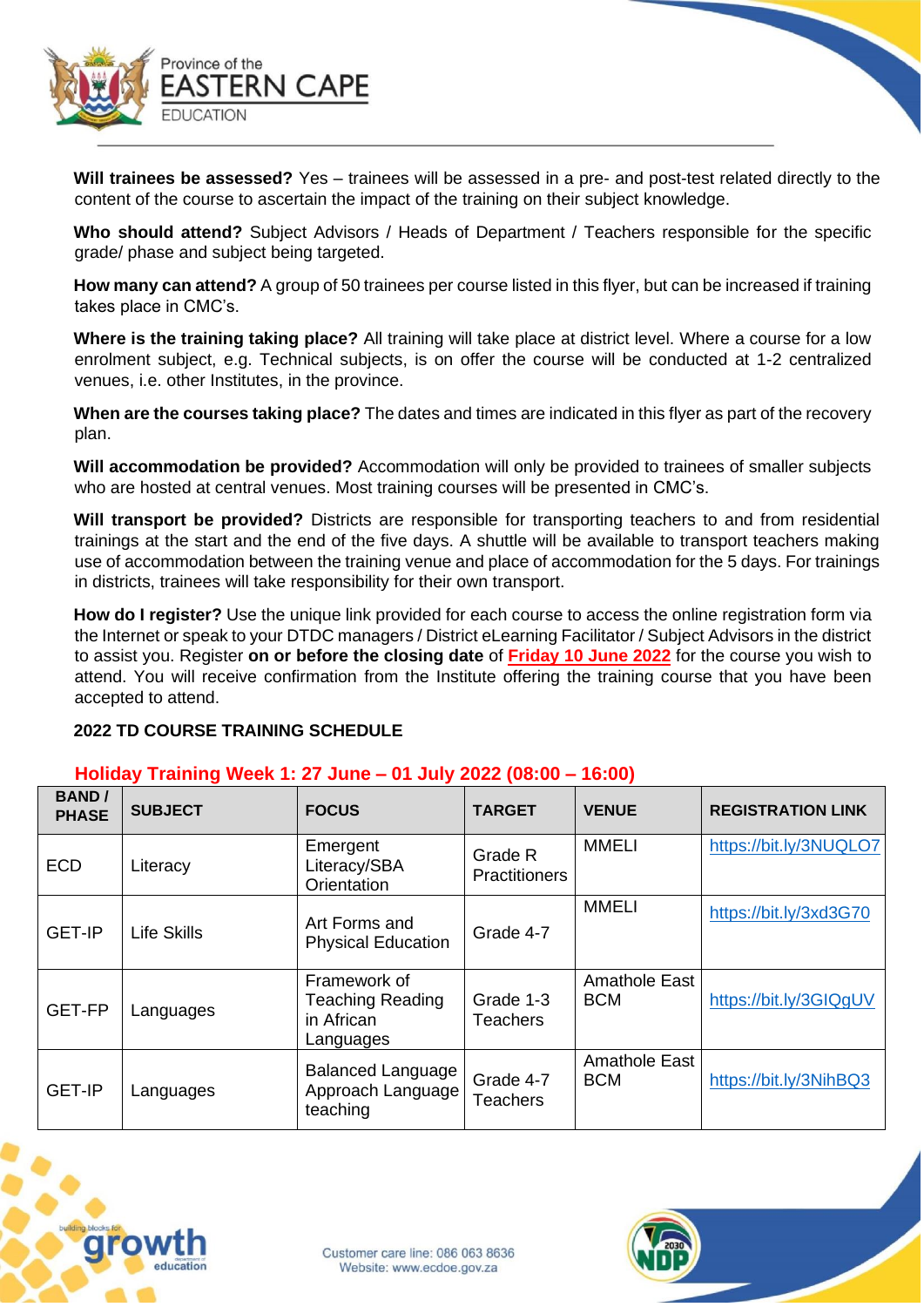

| <b>BAND</b> /<br><b>PHASE</b> | <b>SUBJECT</b>                        | <b>FOCUS</b>                                                                                                                       | <b>TARGET</b>                                        | <b>VENUE</b>                       | <b>REGISTRATION LINK</b>                         |
|-------------------------------|---------------------------------------|------------------------------------------------------------------------------------------------------------------------------------|------------------------------------------------------|------------------------------------|--------------------------------------------------|
| <b>GET-IP</b>                 | <b>Mathematics</b>                    | <b>Balanced</b><br><b>Mathematics</b><br>Approach for IP                                                                           | Grade 4-6<br><b>Teachers</b>                         | <b>KWT</b><br><b>BCM</b>           | https://bit.ly/3zdXChg                           |
| <b>GET-SP</b>                 | <b>Natural</b><br>Sciences/Technology | <b>Energy and Change</b>                                                                                                           | Grade 6-7<br><b>Teachers</b>                         | <b>Amathole East</b><br><b>BCM</b> | https://bit.ly/3Q2V4c6                           |
| <b>FET</b>                    | Economics                             | Macroeconomics &<br>Microeconomics                                                                                                 | <b>Grade 10-12</b><br><b>Teachers</b>                | <b>MMELI</b>                       | https://bit.ly/38K2sYP                           |
| <b>FET</b>                    | <b>Life Sciences</b>                  | Biodiversity &<br>Classification,<br>History of Life on<br>Earth                                                                   | <b>Grade 10-12</b><br><b>Teachers</b>                | <b>MMELI</b>                       | https://bit.ly/3aEHFqm                           |
| <b>FET</b>                    | <b>History</b>                        | How to Research                                                                                                                    | Grade 10-11<br><b>Teachers</b>                       | <b>MMELI</b>                       | https://bit.ly/3H0UeIN                           |
| <b>FET</b>                    | <b>Agricultural Sciences</b>          | <b>Key Content</b>                                                                                                                 | <b>Grade 10-12</b><br><b>Teachers</b>                | <b>MMELI</b>                       | https://bit.ly/3Mde7Nx                           |
| <b>GET/FET</b>                | Bi/Multilingual<br>Pedagogy           | History, Language<br>Policy, Myths and<br>Misconceptions and<br>Second Language<br>learning,<br><b>Bi/Multilingual</b><br>Pedagogy | Subject<br><b>Advisors</b><br>and<br><b>Teachers</b> | <b>MMELI</b>                       | https://bit.ly/3PYboe1<br>https://bit.ly/3zccMUt |
| GET/FET                       | <b>Life Orientation</b>               | Capacitate L.O<br>Educators/LSA in<br>providing Artisan<br>career guidance in<br>learners                                          | LO<br><b>Educators</b>                               | <b>BCM</b>                         | https://bit.ly/38XcZAc<br>https://bit.ly/3Q2khDu |

# **Holiday Training Week 2: 04 – 08 July 2022 (08:00 – 16:00)**

| GET-SP     | Coding & Robotics        | Orientation                                                                                                                                                                                      | Grade 7<br>Teachers            | <b>MMELI</b> | https://bit.ly/3Nf8hfZ |
|------------|--------------------------|--------------------------------------------------------------------------------------------------------------------------------------------------------------------------------------------------|--------------------------------|--------------|------------------------|
| <b>FET</b> | Geography                | Map work                                                                                                                                                                                         | Grade 10-12<br>Teachers        | <b>MMELI</b> | https://bit.ly/3xceSSG |
| FET        | <b>Physical Sciences</b> | Chemistry - Rate of<br>reactions, Chemical<br>Equilibrium                                                                                                                                        | Grade 10-12<br><b>Teachers</b> | <b>MMELI</b> | https://bit.ly/3mhAYNf |
| <b>FET</b> | <b>Business Studies</b>  | <b>Business</b><br>environment,<br><b>Business Ventures-</b><br>Investments,<br><b>Business roles-</b><br>creative thinking<br>and problem<br>solving, Business<br>operations - Total<br>Quality | Grade 10-12<br>Teachers        | <b>MMELI</b> | https://bit.ly/3mdttaq |
| FET        | Mathematical<br>Literacy | <b>Financial Literacy</b>                                                                                                                                                                        | Grade 10-11<br>Teachers        | <b>MMELI</b> | https://bit.ly/3meqBKp |